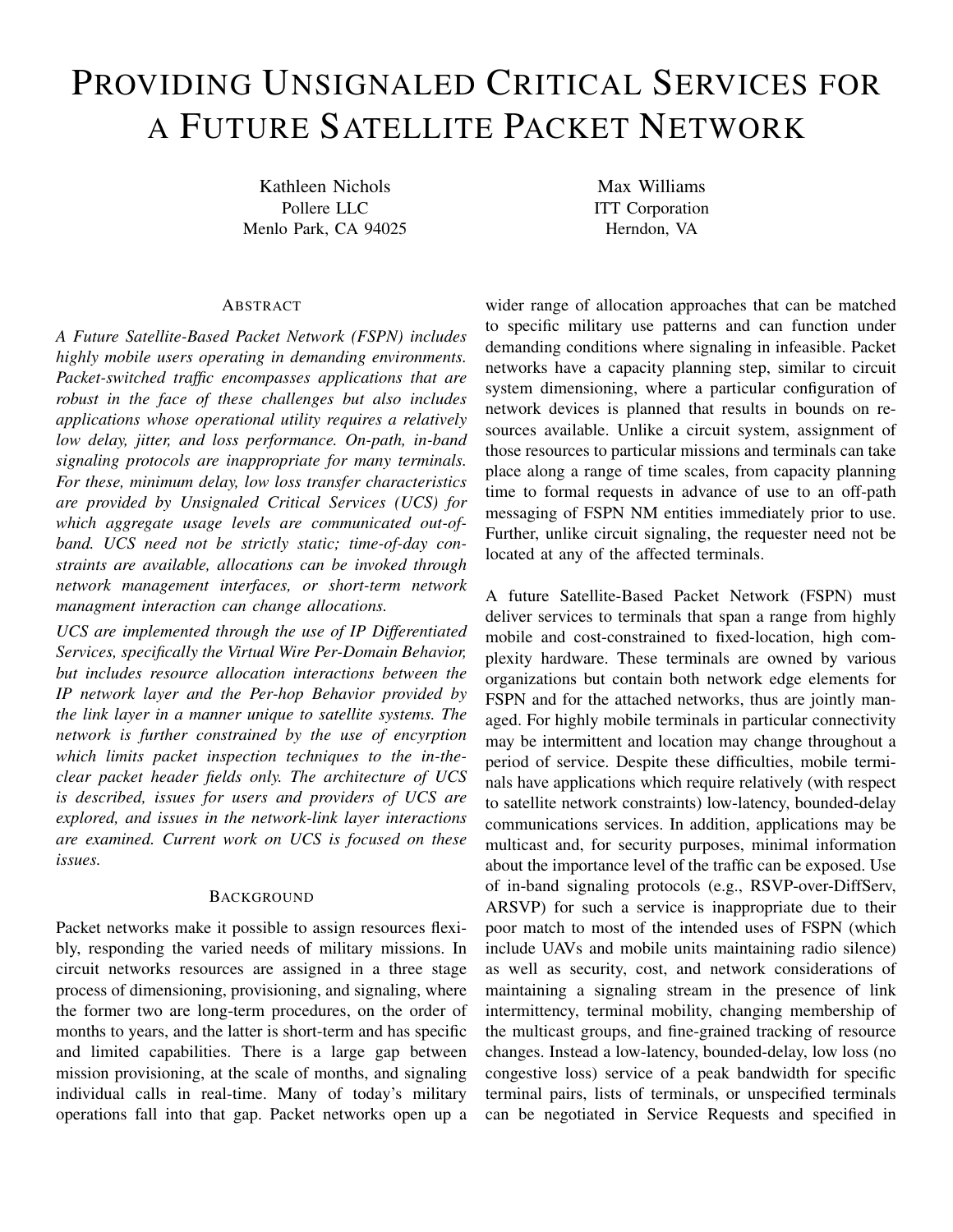a Service Level Agreement (SLA) with specific Service Level Specifications (SLSs). SLAs for these services are established "off-line," i.e., outside of run-time, along with limits on their use. A sophisticated deployment can mix quasi-static service levels (changing only on time-of-day) with out-of-band notification methods such as secure web interface, SIP to network management entities, and other nework management interactions. These Service Classes are called Unsignaled Critical Services (UCS) and their construction is described in this paper.<sup>[1](#page-1-0)</sup>Though allocation may be relatively static between FSPN and an attached network and only at the granularity of the unencrypted packet data available to FSPN, attached networks may dynamically control the allocation by restricting its use in a number of ways, including per-flow or per-session signaling that is strictly local to the attached network and makes use of packet data that is opaque to FSPN.

UCS is based on a decade of commercial practice for VoIP and video conferencing traffic. A low-latency service that is a forerunner of VW [RFC2638] was implemented in demonstration testbeds at SuperComputing '97 and as part of the DOE 2000 effort. Deployments of VoIP in enterprise networks [CSCO] and ISP circuit replacement services [XIAO, TLKMP, IPQ] all follow essentially this methodology. While the mechanics of delivering low-latency packet services are well-established for terrestrial networks, the challenge for UCS is to adapt this body of work to the FSPN environment.

#### ADAPTING UCS TO THE FPSN

FSPN uses a Differentiated Services architecture [RFC2475] with Per-Domain Behaviors [RFC3086] to implement the edge-to-edge treatments that appear as distinct service classes in the SLAs. A Per-Domain Behavior is the expected treatment that an identifiable group of packets will receive from "edge-to-edge." A PDB is used to provide each externally differentiable edge-to-edge treatment that is realizable and required. Differentiated Services use in-the-clear packet header fields as well as ingress terminal information. SLAs are maintained by monitoring and policing these identified packets to hold them to particular rate and temporal characteristics per DSCP (DiffServ Codepoint). Boundary nodes use DiffServ edge functions to control the initial entry of DSCP marked packets to the domain. Utilizing these mechanisms UCS are admission controlled to ensure there are no congestive packet drops.

Figure [1](#page-1-1) shows the FSPN domain boundaries and subdomains. The FSPN's DiffServ edge is in the terminal; this is the locus of enforcement on ingress traffic covered by SLSs. Since terminals may be compromised, ther is an additional enforcement boundary at the satellite edge of the space domain. PDB use is tracked by a Bandwidth Broker (BB) [RFC2638], such as MultiService Forum's Bandwidth Manager specification [MSF], Juniper's SDX product, or Operax's bandwidth manager product. FSPN use of a distributed BB, one hop from each satellite, permits localized, robust operations. Terminals receive resource allocations from the BB and their attached networks use the terminal to perform edge functions or have their own Border Routers (BR) attached to the terminal. When a terminal attaches to FSPN, the BB sets the terminal's Traffic Conditioners (TCs) to achieve the appropriate edge conditioning. The BB also sets TCs at the interior Space Domain boundary to admit only conforming aggregates. Statistics are taken at the terminal and reported to the BB and used to monitor FSPN's performance against the SLAs.

<span id="page-1-1"></span>



UCS is an aggregate service with packets identified by encrypted source id, particular ingress, encrypted destination id, marked with DSCP as per SLA and sent shaped and rate-limited (which may be performed by the sender or at the terminal). The service can appear as circuit emulation, specifying a particular rate to be delivered with bounded delay subject to incoming packet streams obeying peak rate and packet size limits. The bounds provided by the SLAs make it possible to size playout buffers to reproduce a constant rate stream. Application uses for such a service can encompass voice, including push-to-talk, sensor-to-shooter applications or control of UAV systems.

FSPN is provisioned for particular amounts of each PDB across the space backbone and amounts are further limited on access links. Attached networks submit Service Requests (SRs) with specific parameters; FSPN checks authorizations, identifies the PDB that meets the SR, and returns

<span id="page-1-0"></span><sup>&</sup>lt;sup>1</sup>"Unsignaled" refers to no use of on-path signaling and the fact that off-path signaling is optional.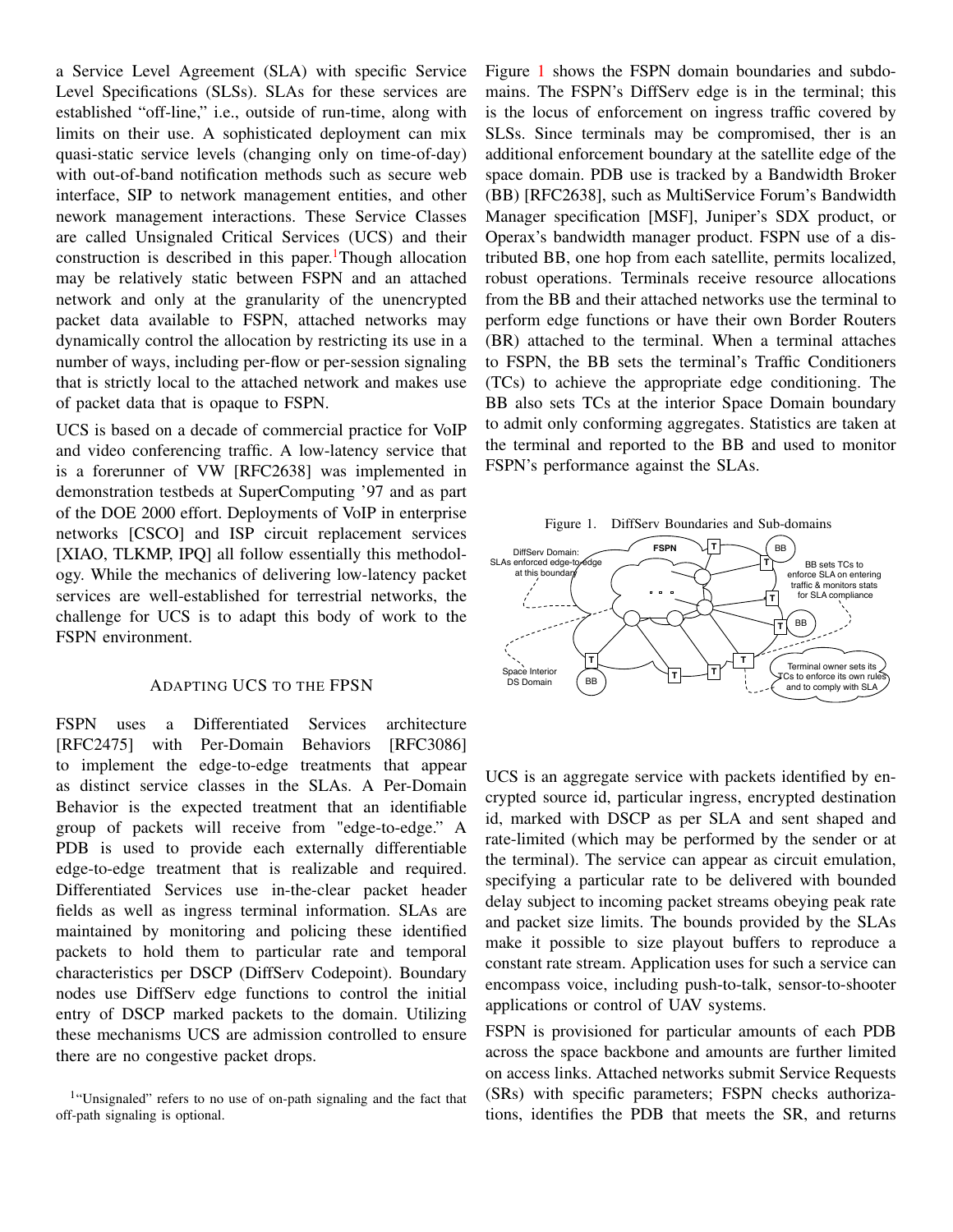an SLS indicating the DSCP to be used, rate and burst limits at entry, and any other relevant parameters (e.g. packet size limits, source/destination limits, time interval). To configure the service FSPN sets its edge devices to police to the SLS. FSPN dictates a rate limit and other traffic characteristics; attached networks comply or packets are dropped. Particular destination ids may be designated or may be wildcarded. Terminals may provide shaping to rate. Packet size may be policed and special agreements may cover packet remarking. Run-time events may cause deallocation of configured services which can be communicated through near real-time Network Management Compliance and Status (NMCS) reports. This approach has advantages over on-path signaling, including the ability to decouple the service requester from the terminals receiving service (particularly useful for intermittent connections), local response, and the ability to provide a service that is not path-specific and path-fragile, allowing IP routing to robustly provide the best route.

The Virtual Wire (VW) PDB [VWPDB] provides mathematical and network background for constructing the PDB needed to provide Unsignaled Critical Services. The basic concept is to ensure that the traffic aggregate runs in exact flow balance; if a new packet is clocked into the domain every  $T_{vw}$  time units the network guarantees that at least one packet departs during the same interval. Flow balance guarantees that no backlog of packets can build up in the domain thus the jitter seen by any packet is strictly bounded to  $T_{vw}$ (figure [2\)](#page-2-0). Particular challenges of adapting VW's PHB requirements to FPSN are discussed in later sections.

<span id="page-2-0"></span>



 $T_{vw}$  is roughly analogous to a circuit frame. As figure  $3$ shows, it is only necessary to keep each packet within its "frame" as it transits the network domain; the interpacket spacing may vary.

The amount of VW bandwidth that can be offered while

<span id="page-2-1"></span>

meeting the desired delay bound is computed during capacity planning. Provisioning results in particular settings of packet schedulers in routers and hard limits on the amount of VW that can be parceled out in response to SRs. Requests on behalf of a terminal or group of terminals must fall within the SLA. The BB will further check current conditions and relative priorities before making an allocation. Allocations are recorded in access profiles that are held in the BB and configured into the traffic conditioners of routers when terminals and their service profiles are active.

#### PROVISIONING, ALLOCATING, AND USING UCS

A VW aggregate on the order of 500 Mbps is expected on the space domain internal links, with allocations made in multiples of some Basic Allocatable Rate (e.g., 32 kbps). Allocations from the VW PDB must fit within the space domain's capacity but must also be supportable on the space-ground "tail" links they traverse, a more stringent limit which will be partially discussed in the next section. FSPN's space domain is topologically quite simple, so VW allocation in the space domain could reduce to allocation against a 500 Mbps total. Though possible to bookkeep full paths between individual terminals, the efficacy of such an approach is doubtful as the space path is simple and a large amount of usage is expected to be multicast. The initial approach is simple allocation with future study of a more complex allocation strategy. (Allocation strategies can be tuned after deployment.)

SRs are used to allocate VW during capacity planning. The SR will also contain information that guides planning in how to allocate the VW PDB, specifically number of terminals involved and whether the usage will be pointto-point, have multiple specific endpoints, or be completely general. In Planning, there is extensive information from the SR about priority and other usage plans. Not all allocations will be committed as the associated terminals may not be attached immediately. Some of these allocations may be committed (i.e., configured onto network elements) in the course of normal network management updates. Further, some capacity may remain to be allocated and committed in response to short-term events. Capacity planning sets limits on Traffic Aggregates while allocation designates a portion of a Traffic Aggregate for an identifiable (and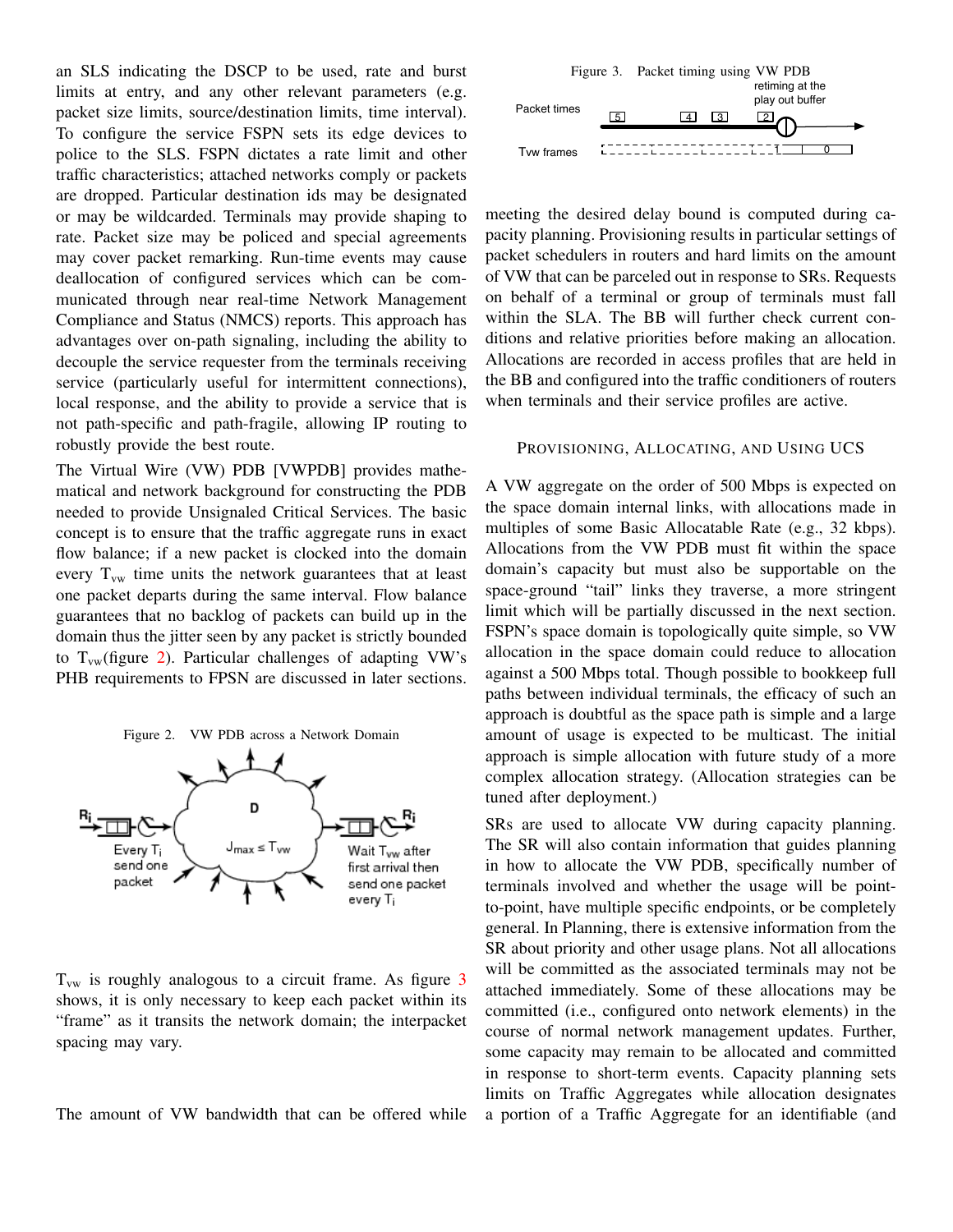permitted) substream for a specific duration (and may include overallocation).

Traffic conditioners (TCs) at the edge are an integral part of Network Management (NM). Configurations may be changed at run-time in response to security threats, environmental conditions, or operational priority. Short time scale fluctuations in total rate available within a beam are handled via Layer 2 mechanisms. Shortfalls that persist are reported through NM which may trigger reconfiguration.

The BB keeps a record of allocations and commitments for each PDB for each source and is kept updated on the current network map and state. Records are updated at time or event intervals, pushing out configurations of new allocations, de-allocating expired allocations, producing necessary messages and configurations for allocations changed due to network events or pre-emptions. Allocation records are to be multiply indexed (e.g., by source destination, link) and indicate commitment. These stateful records are used to set classifiers and TCs at the ingress and these may be refreshed periodically. At time intervals or on events configurations are pushed out, expired allocations are deallocated and any necessary NMCS is generated. Changes in network state may cause reallocation.

Requests for allocation can be evaluated at planning time or at other times so long as NM has determined they are within an existing SLA. Requests are evaluated against the ingress link, the space domain, and the egress link, if link specific. Short-term requests may be made via any method that NM finds useful, including secure web interface, SIP messages, or any secure network-to-network interaction. FSPN NM then calls upon the BB to make an allocation and instantiate the commitment.

When allocations are more general, an overallocation factor is used. A conservative model ensures that the sum of all allocated VW Basic Rates is less than the total VW rate of a space domain link. This ensures that terminals can move and multicast can be employed without readjustment of rates. This rule can be relaxed (an Erlang model may be developed) with measurement and experience. Allocations on uplinks and downlinks use a "hose" model [HOSE]. The parameters used will evolve with measurement and experience but the allocation model is being developed to take these factors into account.

# MULTIPLE NETWORKS AND PARTITIONING

Encryption of packets means FSPN has no way of matching packets to specific user-side flows and cannot identify flows beyond the aggregate information of the in-the-clear packet header information and packet ingress. (Nor should it, to meet security requirements.) Service networks always have

more specific information about individual packets and flows that is needed to enforce fine granularity decisions on packet traffic. The FSPN controls access to its resources at an aggregate level; the entering traffic must be consistent with the SLA in order to ensure the integrity of all SLAs provisioned on FSPN. The service network ensures that its traffic conforms to the SLA by discarding, delaying, or remarking packets as needed. The attached network uses its knowledge both of its own current network objectives and of the nature of each flow to enable this process. An attached network may use signaling, e.g. RSVP, to control access to its UCS virtual network, but the signaling is interior to its network (though signaling messages maybe be sent through the satellite network in an encrypted packet, opaque to FSPN) see figure [4.](#page-3-0)

<span id="page-3-0"></span>

When multiple networks share a terminal many configurations are possible but all are based on the premise that FSPN has an enforceable, monitorable SLA with the terminal owner; the terminal may have enforceable, monitorable SLAs with the attached networks. Figure [5](#page-4-0) shows the case where three networks are attached through a BR pass through an encrypter, and then a terminal. The attached networks, the BR, and the terminal may all have the same administrative owner (like a large enterprise model) or some of the networks may have a different owner and have an SLA with the administrative owner of the Border Router (like a Tier 2 provider). The BR's traffic conditioning is set to properly discriminate between the attached networks according to the agreement with them and its packet schedulers are set to conform to the terminal SLA with the FSPN. For UCS, the BR will ensure that the packets identified for UCS (by DSCP or including more extensive packet header or port information) are conforming to the individual agreement the terminal owner has with each attached network. Once these packet flows are queued for output in the BR, the packet scheduler for the queue used by the PHB ensures that they are sent in compliance with the terminal-FSPN SLA (the combined rates should be less than or equal than the terminal-FSPN SLA rate but it may be necessary to perform some shaping of the output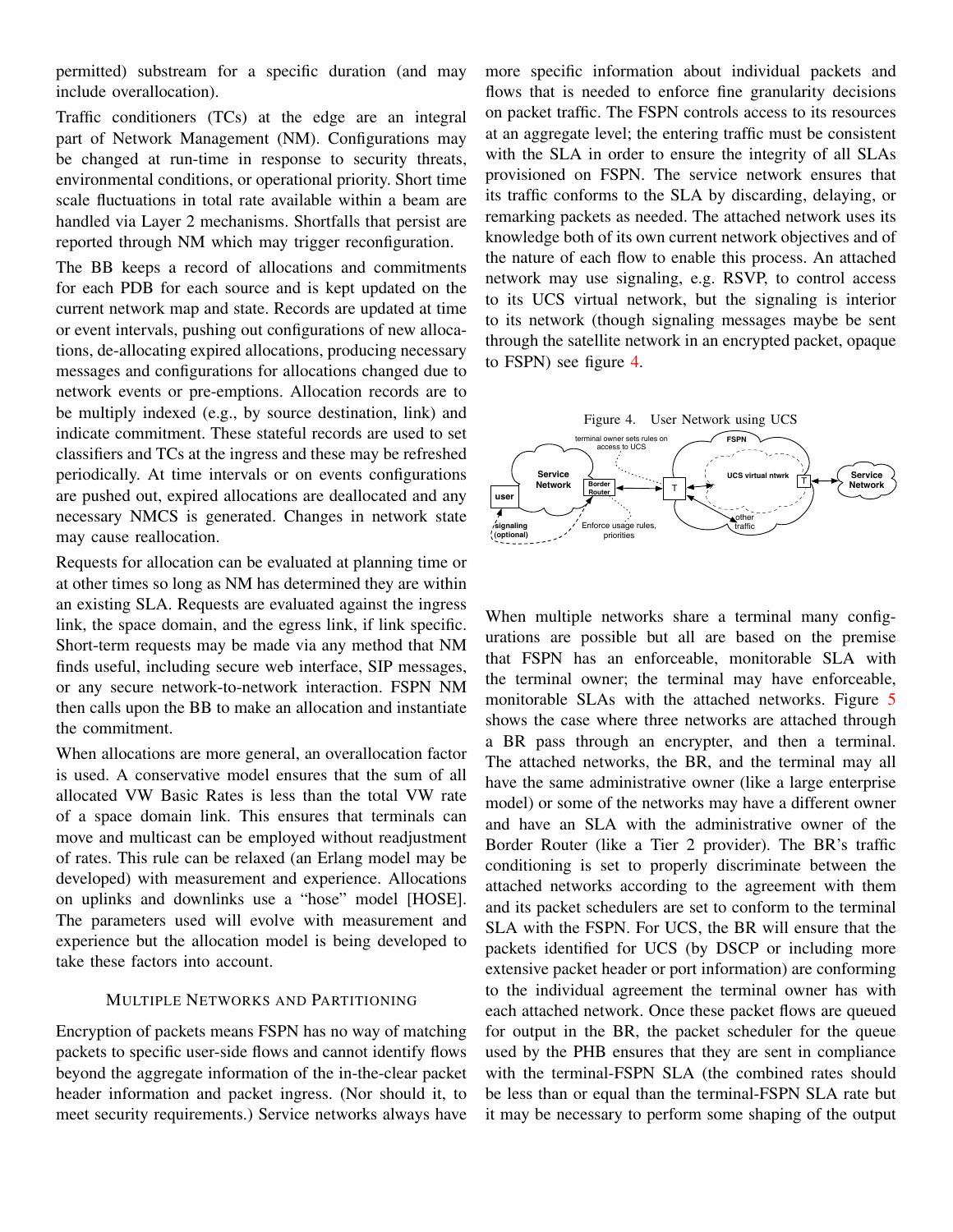<span id="page-4-0"></span>stream).



<span id="page-4-1"></span>

As an alternative, multiple networks may be attached directly to a terminal. In this case, the terminal owner can set the TCs for each ingress port (and, may set packet schedulers for the egress back toward the attached networks) to satisfy the agreements or SLAs the terminal has with each attached network. The sum of these agreements must be accomodated within the terminal to FSPN SLA.

#### DETAILS OF BOUNDING FSPN PHB DELAY

In terrestrial networks, link layer characteristics are generally negligible compared to the Layer 3 effects; the Layer 3 queue scheduling dominates and gets the bulk of focus. But FSPN turns that upside down, introducing delay factors that dominate the characteristics of a hop: long propagation delays, processing delays for interleaving/encoding and variable delays due to the TDMA framing structure. Per Hop Behaviors (PHBs) over packet-based SATCOM links must include link characteristics in their model, figure [6.](#page-4-1) The Delay Bound (DB) PHB [RFC3248] provides support for VW by providing a specifiable bound on delay variation for DB packets arriving at a node at a rate of no more than *R*. This section derives MAC layer requirements that bound the delay and delay variation over these SATCOM links order to support the DB PHB.

The delay due to TDMA access delay (*dmac*) is potentially the largest delay contribution from the lower layers and also a source of delay variation. *dmac* is the variable time packets must wait upon arrival at the terminal uplink interface before being processed and transmitted in the next frame with a timeslot assignment. Multiple timeslots may be assigned to a terminal in a frame. To provide link security, timeslots are scrambled within the frame so complete transmission of all timeslots assigned to a particular terminal is not assured until the end of the frame. If all packets arriving since the last frame have a timeslot assignment in the next frame, the upper bound on *dmac* is the time between the start of consecutive frames.

The value of *dmac* for a packet depends on its arrival time at the terminal interface with respect to the next uplink frame with an assignment for the terminal, leading to delay variation in the traffic. The maximum delay variation is defined as the difference in wait times between the packet with the longest wait and the packet with the shortest wait and is upper bounded for a terminal by the maximum distance between consecutive frames with timeslot assignments in an epoch (*Jmac*).

For example, if a terminal is assigned to transmit in frame  $f_n$  and the next frame with a timeslot assignment is frame  $f_n + 4$ , the distance between them is 4 frames. This results in a variable delay on packets from 0 to 4 frame times depending on when they arrive at the terminal uplink interface. As shown in the Figure [7,](#page-4-2) the set of packets that will be transmitted up to the payload during frame  $f_n + 4$ arrive at the terminal uplink interface during frames *fn*−2 and  $f_n + 1$ . The first packet to arrive at the beginning of frame *fn*−2 has to wait up to the full 4 frame times before being processed for transmission in frame  $f_n + 4$  while the last packet to arrive in this set arriving at the end of frame  $f_n + 1$ , has very little wait time  $(\sim 0)$  before processing. The range of wait times results in a delay variation of 4 frame times across this link from the lower layers.

<span id="page-4-2"></span>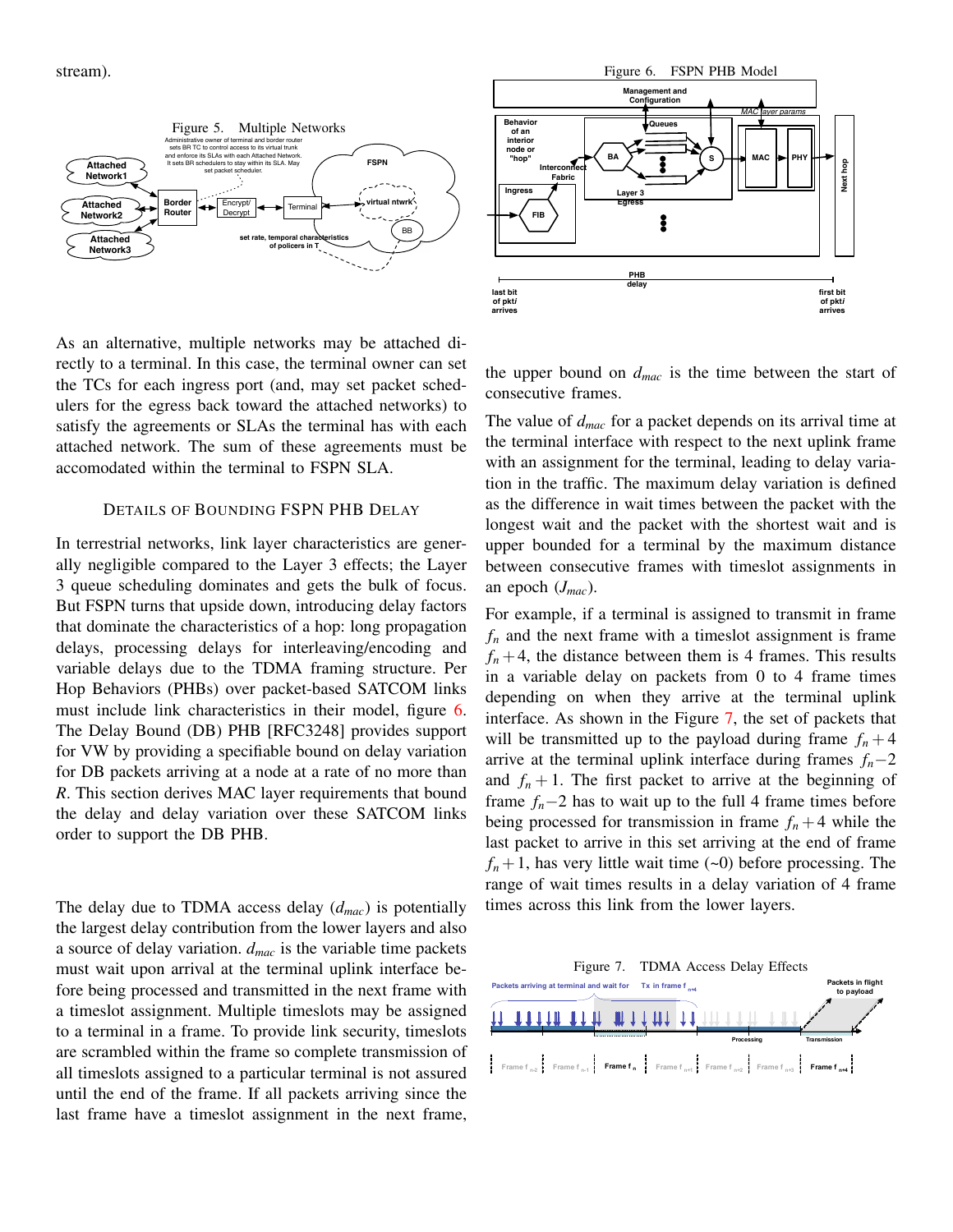To ensure DB behavior across these SATCOM links in support of the VW PDB, namely low bounded delay (*dmac*) and delay variation (*Jmac*) as defined above, certain requirements must be met as to the rate assigned to the terminal as well as the distribution of frame assignments within the superframe. The next section derives those MAC layer parameters for the DB PHB. Requirements apply to both the uplink and downlink which have similar lower layer delay contributions but with different magnitudes reflecting the point-to-point nature of the uplink versus the multiplexed, broadcast downlink channel.

The DB PHB must be configured at each hop to provide an available rate sufficient for the maximum amount of VW traffic aggregate that may transit it. To ensure this rate on Bandwidth-on-Demand (BoD) SATCOM links, a constant rate allocation (CRA) should be provided to the link in support of this PHB. Because of the large BoD response times for GEO SATCOM links, the request/grant mechanisms typical of terrestrial BoD networks such as those using 802.16 and DOCSIS which allocate rates dynamically based on actual demand are inappropriate for supporting the DB PHB in this case. Once a terminal is logged on and authorized to receive the VW service specified in its  $SLA$ , a  $MAC<sub>DB</sub> CRA$  should be granted for the uplink and downlink based on the total configured VW allocation for the terminal ingress and egress respectively.

Rate allocations to terminals are based on a superframe time period (about a half second) and are defined as the total number of bytes granted divided by the superframe period. Simply allocating a rate equal to a terminal's configured VW rate without regard to where assigned timeslots are within the epoch is not sufficient to ensure the strict DB PHB bounds on delay and jitter. The number of timeslots required and their distribution within the superframe will affect the delay and delay variation experienced across the link. To support DB PHB requirements, the configured rate must be enforced over a timescale equivalent to the desired bound on delay variation. Therefore, sufficient timeslots must be assigned so as to meet the configured rate over timescales considerably smaller than a superframe - on the order of 10s of ms. This means that both the number of timeslots and their distribution within the superframe are important in support of the DB PHB at the MAC layer.

[VWPDB] defines the configured VW rate  $(R_i)$  for a VW flow as  $S_i$  bytes entering the domain over an interval of  $T_{vw}$  (which is constrained by the TSAT jitter). Due to the SATCOM link's TDMA framing, the lower bound on *Tvw* (in which a transfer rate can be ensured during a particular superframe) is equivalent to the maximum distance between consecutive frames with timeslots assigned to a terminal  $(T_{mac})$ .  $T_{vw}$  is set to its lower bound  $T_{mac}$ , to minimize jitter bound. To enforce a bound on jitter (*Jmac*) at the lower layers for the DB PHB that is equal to *Tmac*, the capability must exist to transmit at least  $S_{mac}$  bytes every  $T_{mac}$  time period such that  $S_{mac} = T_{mac} \cdot R_{VW}$  where  $R_{VW}$  is the configured rate for ingress VW for a terminal. With frame time  $T_f$ , the previous equation requires a minimum of  $T_{mac} \cdot R_{VW}$  bytes be allocated to a terminal every  $T_{mac} \div T_f$  frames.

Uplink allocations are made in quanta of timeslots that consist of a specific number of user bytes depending on the mode assigned (burst rate, code rate and modulation order). The number of user bytes per timeslot for a particular mode *i* is *T Ssizemodei*. To ensure at least *Smac* bytes may be transmitted by a particular terminal over any *Tmac* time period in an superframe, the number of timeslots (TSs) that must be assigned over any  $T_{mac} \div T_f$  frame period is:

$$
NumTS_{model} \geq \lceil S_{mac}/TSize_{model} \rceil
$$

In terms of the configured virtual wire rate for the terminal, applying equation (1) to the previous equation results in:

$$
NumTS_{modei} \geq \lceil T_{mac} \cdot R_{vw} / TSize_{modei} \rceil
$$

assuming no non-VW packets are allowed to use the link. When other types of traffic share the link, configuration must ensure that not only *Smac* VW user data bytes can be transmitted every *Tmac*, but also an additional MTU data bytes, where MTU is the maximum allowable packet size for non-VW traffic sharing the link. This accounts for the possibility of an MTU-sized non-VW packet in the transmission stream blocking arriving VW packets from being transmitted in the next available transmission opportunity. Then, to maintain J*mac*, equation 2 is modified to yield the following:

$$
NumTS_{model} \geq \lceil (T_{mac} \times R_{VW} + MTU)/TSize_{model} \rceil
$$

The following is an example uplink timeslot allocation for a terminal requesting 1 Mbps of virtual wire PDB. The target bound on jitter  $(J_{\text{mac}})$  is 20ms due to the lower layers.  $T_f$  is 10ms so we set the constraint on TS spacing (*Tmac*) to 2 frames. The mode selected has a transfer rate of 1000 bytes per timeslot. The link may contain packets from other TAs with a maximum packet size of 1500 bytes. Thus,  $NumTS_{model} \geq \left[ (0.02 \cdot 10^6 + 1500 \cdot 8) / (1000 \cdot 8) \right] =$ 4. There are several ways in which this could be achieved including 2 timeslots every frame or 4 timeslots every other frame. The effective rate allocated to the link is 1.6 Mbps. At the receiving end of the SATCOM link, the packets are decoded in groups of packets and forwarded to the router